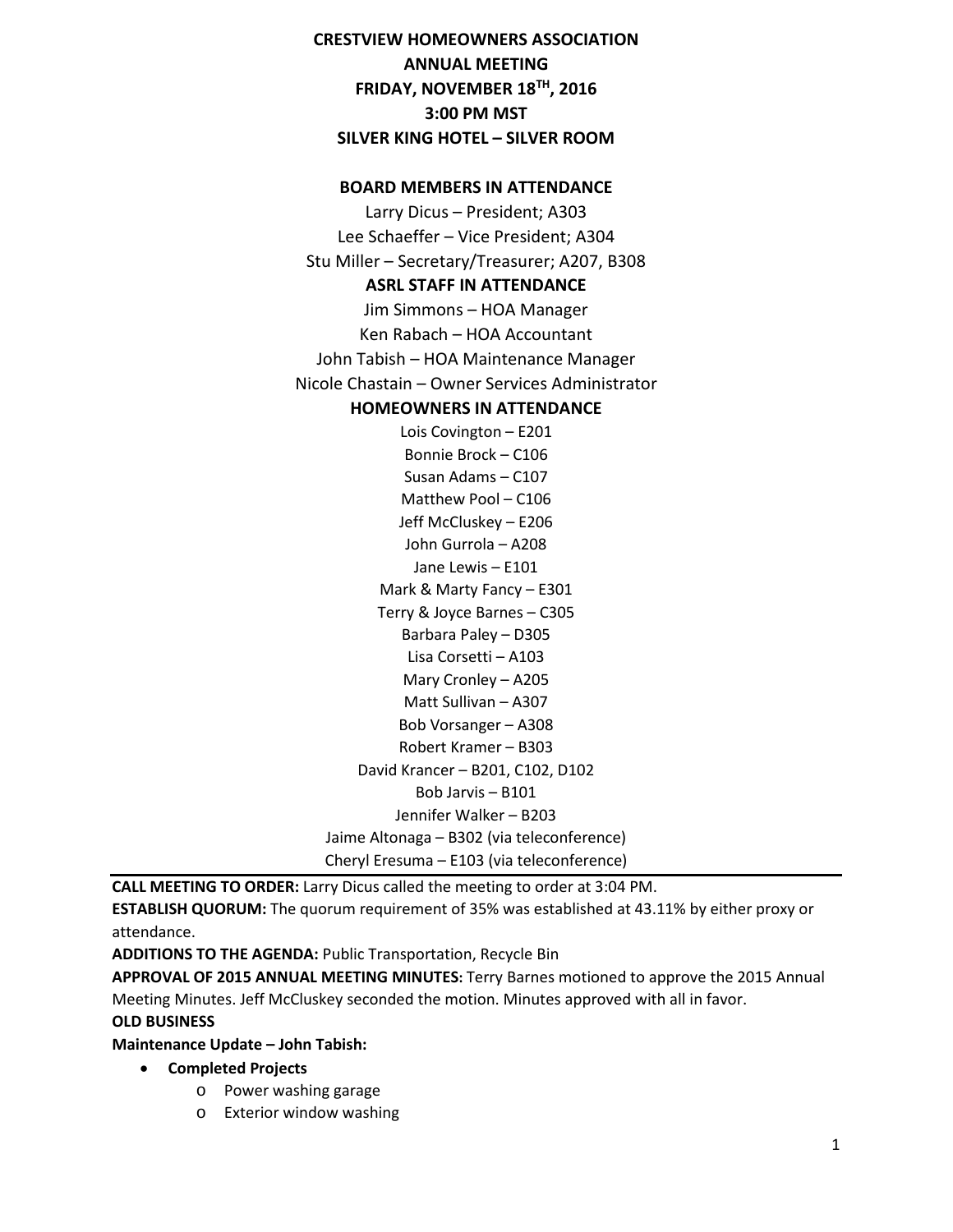- o Heat tape replaced on north sides to prevent snow build up and water damage
- o Insect spray
	- **EXTERGHTM** Large amount of ants and bugs and each building was individually sprayed on exteriors with two year warrantied and slow activating solution
- o Building A garage new springs
- o Building C garage new operator garage
- o North sides of D and E painted free of charge by Morehouse Coatings for 2015 mistake
- o Interior hallway doors now unlocked and no issues since
- o Tree problem report building A completed
- o All five buildings- 5-year sprinkler riser and annual fire inspections completed
- o B301 and E302 flat roofs have been repaired
- o Lower roofs C108 and E108 repaired- flashing, and shingles installed
- o Elevator and lobby carpets replaced
- o All Fire Panels updated to wireless dialer system
- o Fire Panel Upgrades All buildings have been completed
	- Building E was originally budgeted for completion in 2017, but had to be completed in 2016 because of a lightning strike between Buildings D and E.

# • **Projects 2016/2017**

- o Windows & Siding
	- Multiple leaks all around Crestview.
	- **Sliding glass doors and windows getting vapor moisture and leaking inside the** building
		- Under investigation. Solution is vapor barrier around the trim of the windows to seal them to the structure of the building
			- o A104 has been completed and shown no signs of issues since. C107 & D107 have been completed as well.
			- o D108 was started and it was discovered by the contractor that the OSB board was soaking wet. All siding to back side of D Building has been removed to track down the leak. The siding originally incorrectly installed, no flashing around the windows, and the windows installed incorrectly. John Tabish is getting bids to get this repaired correctly.
		- Original developer cut some corners. If you see your windows with any vapor or moisture, please report it.
	- Homeowner noticed cracking in building John will make a note to check it
- o Roofs
	- Flat structured roofs engineered for air conditioners and satellites
		- Rubber membrane deteriorating. Board has motioned to repair 3/year on a yearly basis until completed. There are about 10 more to complete and estimated to be completed by 2020.
- o Plumbing & Drain
	- 4-inch drain cleanouts installed in common area lines to provide adequate cleaning of the common lines. We will do one building at a time. There have been issues in the past with lines backing up into first floor units. Individual homeowners' insurance has to address this when it happens. This issues needs to be resolved.
	- A Building was completed, and no issues since then.
- o Grounds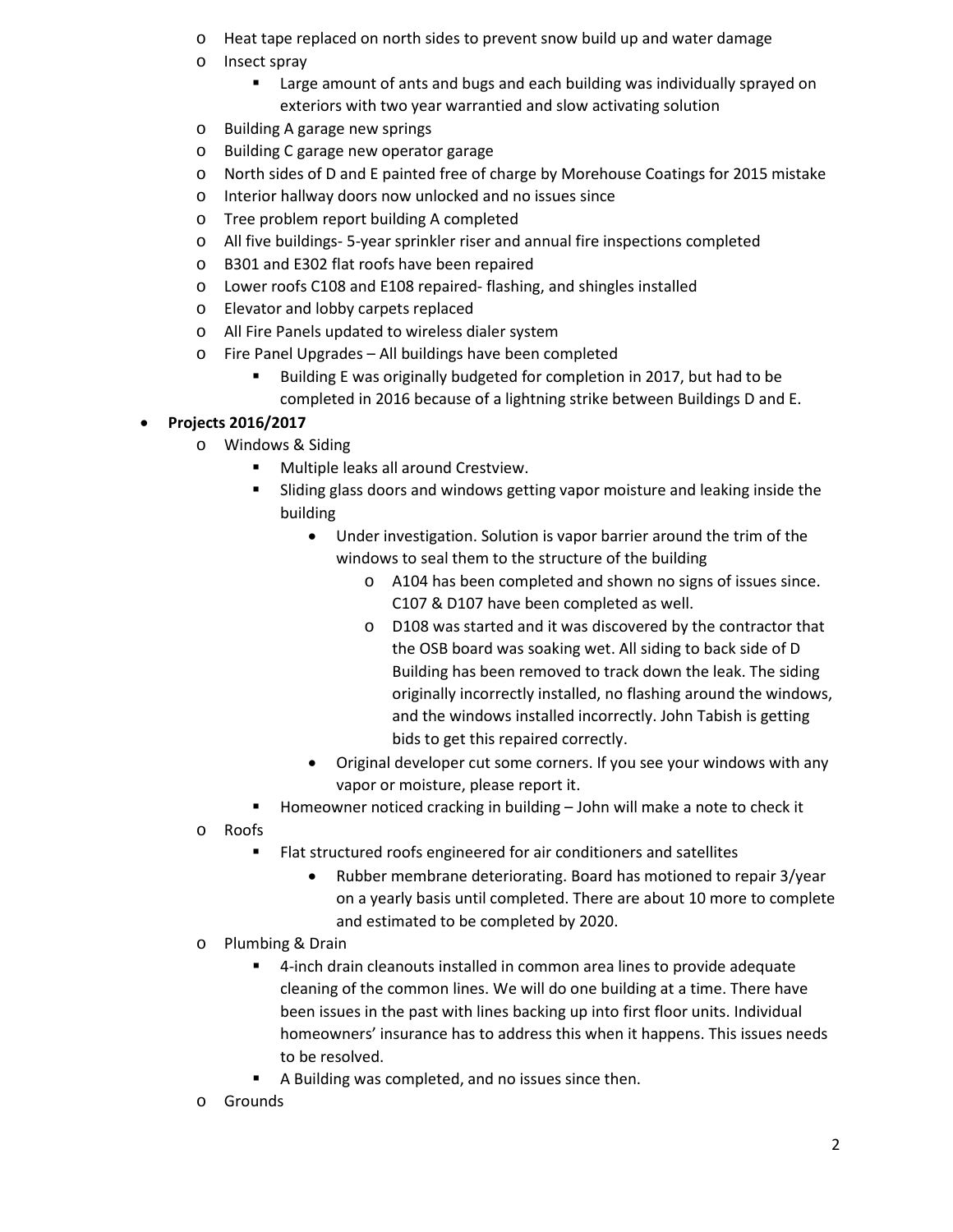- **Seal coat and striping in parking areas for 2017**
- Concrete areas in poor condition will be replaced in 2017
- **John will add signs to handicapped spots. When it snows, you can't identify the** spots

# • **Upcoming Items**

- o New carpet in the common areas of Buildings C, D, and E in 2017
- o Picnic tables will be put on the hot tub pads in 2017
- o Decks and Railing
	- Trex on the top rails of handrails on all decks will be installed starting in 2017
		- In the future, will longer need to paint the railings. It doesn't sliver and very weather-resistant.
		- One building per year will be completed as an in-house project
- o The current surveillance system is aging and needs to be replaced.
	- New security surveillance system for all buildings and the clubhouse. The system will be wireless and night-capable with remote access capabilities.

# **NEW BUSINESS**

# **2017 HOA Budget**

- **Variance Report** 
	- o 2016 Operating Budget
		- **Income** 
			- Water & Sewer \$7400 over budget
				- o Purely a function of rate increase
			- Finance Charges \$471.18 over budget
				- o Owner Receivables in good shape. The few behind are making payments to bring their accounts current
		- Expenses
			- HOA Board Expense forecasted number was incorrect
			- Routine Maintenance \$2800 variance
				- o Window Cleaning and hydro-flushing of drains
			- R&M Building \$1800 variance
				- o Crawford Door garage door repairs
			- R&M Spas \$2900 variance
				- o Aquatech had to repair a broken filter
				- o County inspection required upgrades to signs and lighting.
			- Grounds Maintenance \$2000 variance
				- o Pest Control
			- Snow Removal \$1100 variance
				- o Good snow year
			- Water \$4700 variance
				- o Increase in rates across the county
	- o 2017 Operating Budget
		- **Anticipated increase in insurance**
		- Various items increased for 2017 based on 2016 operational costs
		- Crestview has only had an \$11,000 increase in dues in the last five years.
			- The Board has approved a 5% dues increase to cover operational costs moving forward and supplement the reserve fund
	- **Capital Reserve Fund**